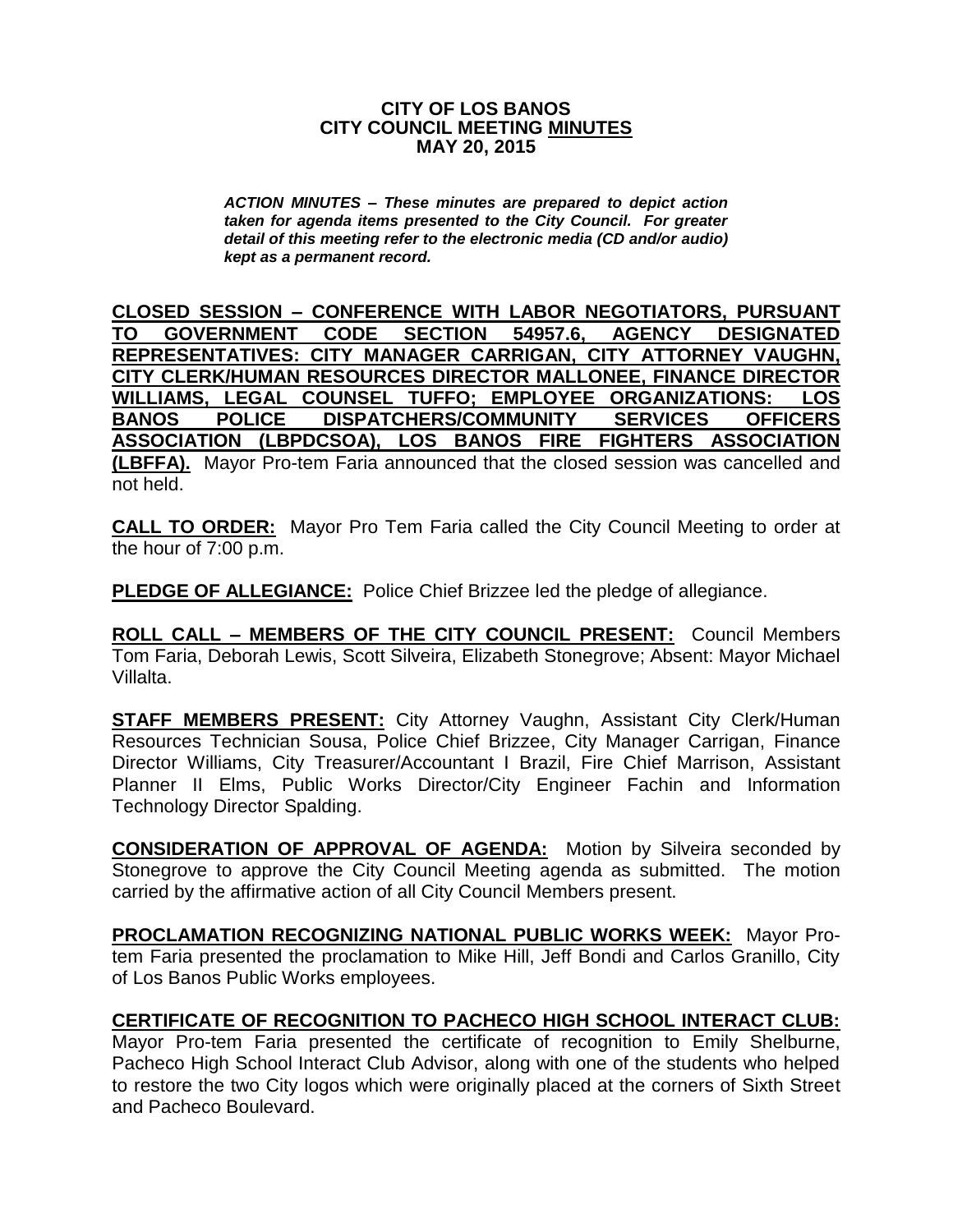**PUBLIC FORUM: MEMBERS OF THE PUBLIC MAY ADDRESS THE CITY COUNCIL MEMBERS ON ANY ITEM OF PUBLIC INTEREST THAT IS WITHIN THE JURISDICTION OF THE CITY; INCLUDES AGENDA AND NON-AGENDA ITEMS. NO ACTION WILL BE TAKEN ON NON-AGENDA ITEMS. SPEAKERS ARE LIMITED TO A FIVE (5) MINUTE PRESENTATION. DETAILED GUIDELINES ARE POSTED ON THE COUNCIL CHAMBER INFORMATIONAL TABLE.** SHIRLEY ROSE, Los Banos, spoke regarding a neighbor that was repairing automobiles at his home whom she reported to the City for violating the City's Municipal Code, how the man obtained a restraining order on her and the judge threw it out, the neighbor stated to her that he was advised by the Police Department to obtain the restraining order, she feels like she can't call the Police Department any more on her neighbors because they may obtain a restraining order on her, doesn't know what this man is capable of next, wants to know what can be done about the issue; BERTHA FARIA, Los Banos Chamber of Commerce, spoke about the Chamber's annual beer booth at the Merced County Spring Fair, the Chamber recently held a lunch and learn seminar for labor law updates, currently planning the second annual Father's Day in the Park which will be held on Saturday, June 20, 2015 from 9:00 a.m. – 3:00 p.m. and the Lions Club will be serving breakfast in the recreation hall that morning, the Chamber is accepting applications for vendors of all kinds and car show enthusiasts, welcomed the most recent Chamber members Ray Walton of Legal Shield, Eduardo Coralis of Three Pop Kettle Corn, Segar's Printing and Paradise Tomato Kitchen, Rhonda Lowe currently working with the Chamber on the 2015 Tourism Guide which will showcase all of what Los Banos has to offer, anyone interested can contact Rhonda Lowe for further information.

No one else came forward to speak and the public forum was closed.

**CONSIDERATION OF APPROVAL OF CONSENT AGENDA.** Council Member Lewis requested that item 5B be removed from the consent agenda and discussed separately.

Motion by Lewis, seconded by Silveira to approve the consent agenda as follows: Check Register for #153083 – #153391 in the Amount of \$832,818.40; Street Closure Request/Block Party for Saturday June 6, 2015 from 11:00 AM to 10:00 PM, on the 500 Block of Syrah Court; The motion carried by the affirmative action of all City Council Members present, Villalta absent.

Chief Brizzee spoke regarding item 8B – Street Closure Request/Block Party for Saturday, June 6, 2015 from 11:00 AM to 10:00 PM – stating that the process has changed slightly in the last several months and how the City now requires insurance for these types of events, if the applicant does not provide the required insurance they will not be permitted to hold their event, how he is currently working in conjunction with the City Attorney to bring forth an Ordinance addressing special events.

Motion by Lewis, seconded by Silveira to approve the Street Closure Request/Block Party for Saturday, June 6, 2015 from 11:00 AM to 10:00 PM. The motion carried by the affirmative action of all City Council Members present, Villalta absent.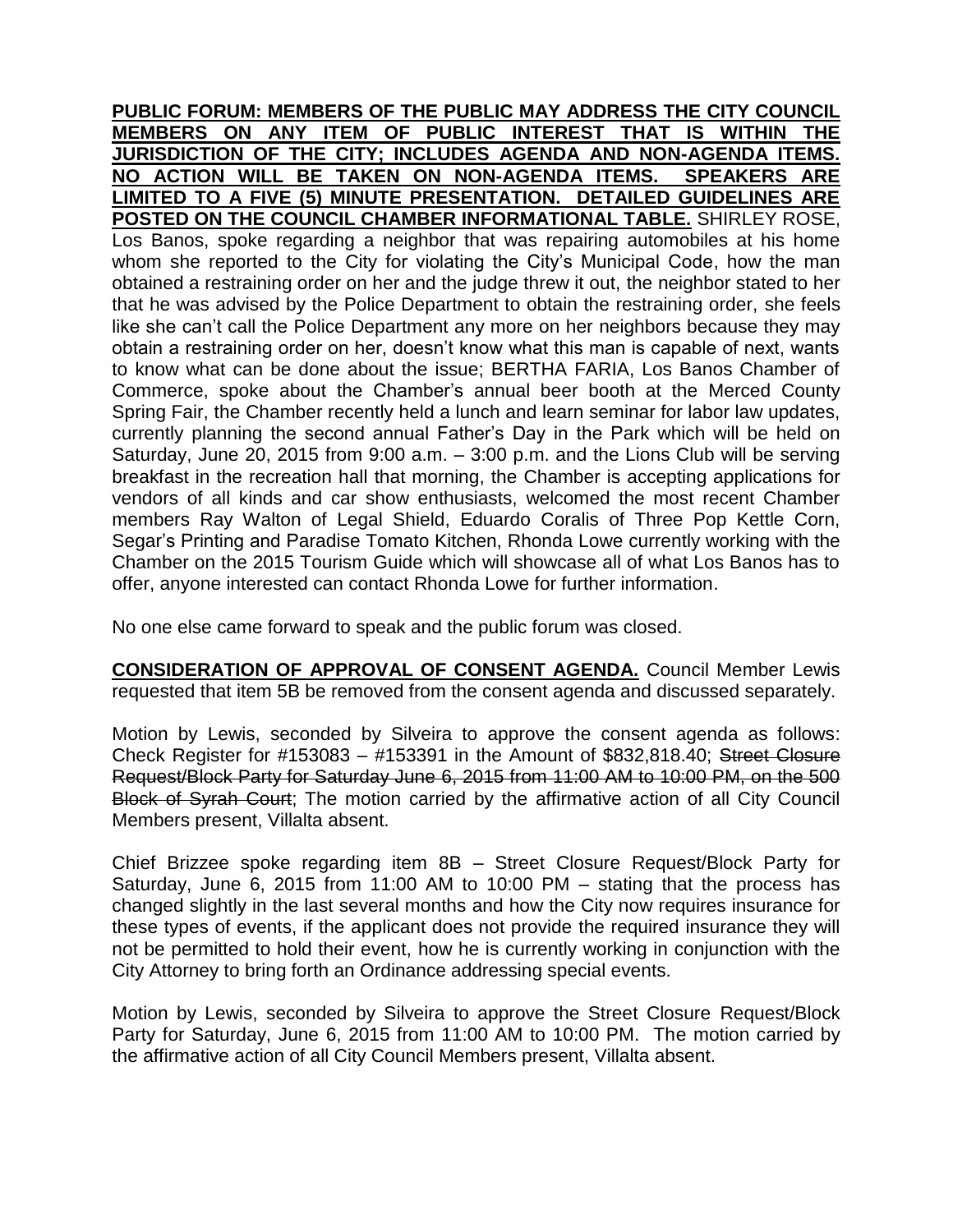**CONSIDERATION OF APPROVAL OF CITY COUNCIL RESOLUTION NO. 5662 – CONSENTING TO THE INCLUSION OF PROPERTIES WITHIN THE CITY'S JURISDICTION IN THE CALIFORNIA HOME ENERGY RENOVATION OPPORTUNITY (HERO) PROGRAM TO FINANCE DISTRIBUTED GENERATION RENEWABLE ENERGY SOURCES, ENERGY AND WATER EFFICIENCY IMPROVEMENTS AND ELECTRIC VEHICLE CHARGING INFRASTRUCTURE AND APPROVING THE AMENDMENT TO A CERTAIN JOINT POWERS AGREEMENT RELATED THERTO.** Finance Director Williams introduced Eve Perez, Director of Municipal Development for the HERO Program who presented the report.

City Manager Carrigan stated it is rare that he receives a request from every single Council Member regarding a program, thanked Ms. Perez for coming to present the information.

Council Member Lewis stated she was excited to see this program on the agenda, how Modesto started the program and saw how successful it was, inquired as to the prepayment options, financing, if there is a prepayment penalty and how the impound account works. Ms. Perez stated there is no pre-payment penalty and explained how the financed amount would be added to the customer's impound account if one existed and if not the customer would just pay the same way they pay their property taxes.

Council Member Silveira thanked Finance Director Williams for making sure everything was correct with this program, he would like to be a part of the education/training process so he can learn more about the program and answer questions from constituents who are contacting him.

Motion by Silveira, seconded by Lewis to adopt City Council Resolution No. 5662 – Consenting to the Inclusion of Properties within the City's Jurisdiction in the California Home Energy Renovation Opportunity (HERO) Program to Finance Distributed Generation Renewable Energy Sources, Energy and Water Efficiency Improvements and Electric Vehicle Charging Infrastructure and Approving the Amendment to a Certain Joint Powers Agreement Related Thereto. The motion carried by the affirmative action of all City Council Members present, Villalta absent.

**REVIEW OF INFORMATION TECHNOLOGY DEPARTMENT PROJECTS AND TASKS.** Information Technology Director Spalding presented various projects his department has been working on and the projects they will work on in the future.

City Manager Carrigan thanked the IT Department for setting up a YouTube Channel and allowing citizens to watch the Council Meeting live on their handheld devices as well as previously held Council Meetings.

**ADVISEMENT OF PUBLIC NOTICES (One Report).** Assistant Planner II Elms stated that there will be one (1) public hearing at the May 27, 2015 Planning Commission Meeting to consider: a Conditional Use Permit to allow the use of a Type 41 Alcohol License for the on-sale of beer and wine in conjunction with an eating establishment, the Pizza Factory located at 2160 E. Pacheco Blvd., Suite K, more specifically described as Assessor's parcel Number: 428-160-032.